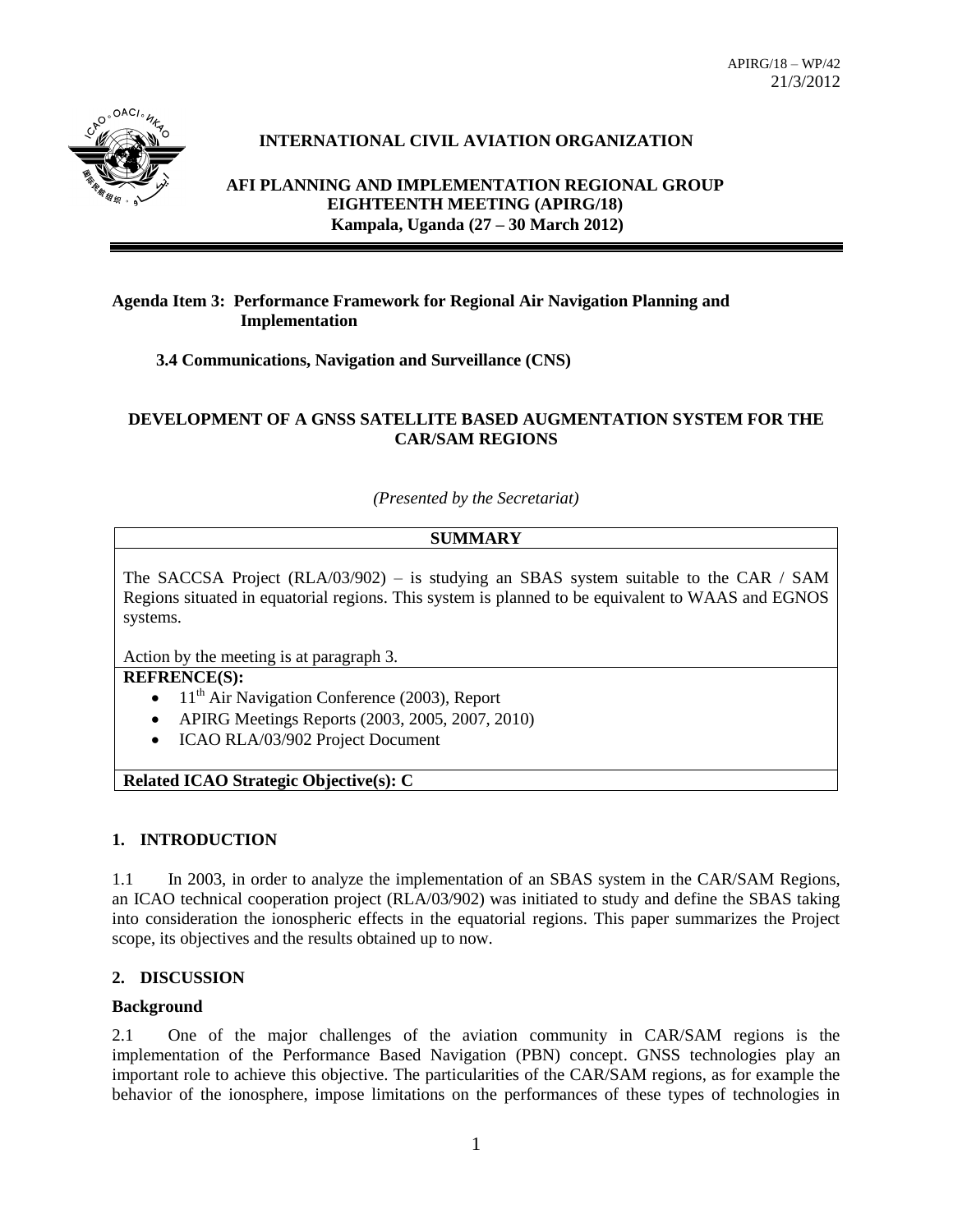comparison with other regions of the world. SACCSA project objective is to study the improvement of the air navigation environment in the Caribbean and South America (CAR/SAM) Regions with an SBAS solution.

2.2 The use of GNSS for safety critical applications requires augmentation systems to complement core GNSS signals in terms of availability, integrity, accuracy and continuity, mainly in non-mediumlatitude regions or equatorial regions such as AFI, ASIA/PAC, CAR/SAM and MID regions.

2.3 ICAO has standardized three augmentation systems: ABAS, GBAS and SBAS. Currently, SBAS systems such as WAAS, EGNOS and MSAS are operational; while other SBAS systems are currently under development (such as SDCM in Russia and GAGAN in India) or under study such as SACCSA project in Latin-America.

2.4 During its review of GNSS vulnerabilities, the  $11<sup>th</sup>$  Air Navigation Conference (AN-Conf/11) had noted a number of concerns raised in regard to the ionospheric effects in equatorial regions, and several States reported that they had established data collection programmes. AN-Conf/11 therefore recommended that ICAO assess the results of such studies and provide appropriated guidance to States (Recommendation 6/3 refers).

# **SACCSA Project**

2.5 The project is an ICAO technical assistance project (RLA/03/902) whose main objective is to conduct technical feasibility studies aimed at improving air navigation operations in CAR/SAM regions through the implementation of an SBAS solution, taking due account of system performance criteria and safety considerations.

# *SACCSA Phase I*

2.6 Initially called EDISA (EGNOS Demonstrations In South America), the project began in 2003 with a series of tests and demonstrations based on the extension of the European system to the CAR/SAM region. Further studies based on the extension of the WAAS to South America (RLA/00/009 project) concluded that the extension of EGNOS and WAAS to CAR/SAM was not feasible (GREPECAS conclusion 13/84), mainly due to the particular characteristics of CAR/SAM regions.

# *SACCSA Phase II*

2.7 This lead to a new approach under Phase II of the Project RLA/03/902 (SACCSAII), whereby SACCSA was defined as stand-alone system interoperable with other SBAS systems. The objective of SACCSAII was to: "develop and plan the technical, financial, operational and institutional aspects of an SBAS system for the CAR/SAM regions" as identified in the ATM/CNS Sub-Group meeting, held in Rio de Janeiro, Brazil, March 2004.

2.8 The outcome of the project appeared to be quite positive and promising, and provided the basis for the resolution of some problems inherent to the system´s definition, such as the ionosphere's behavior in equatorial regions.

*SACCSA Phase III*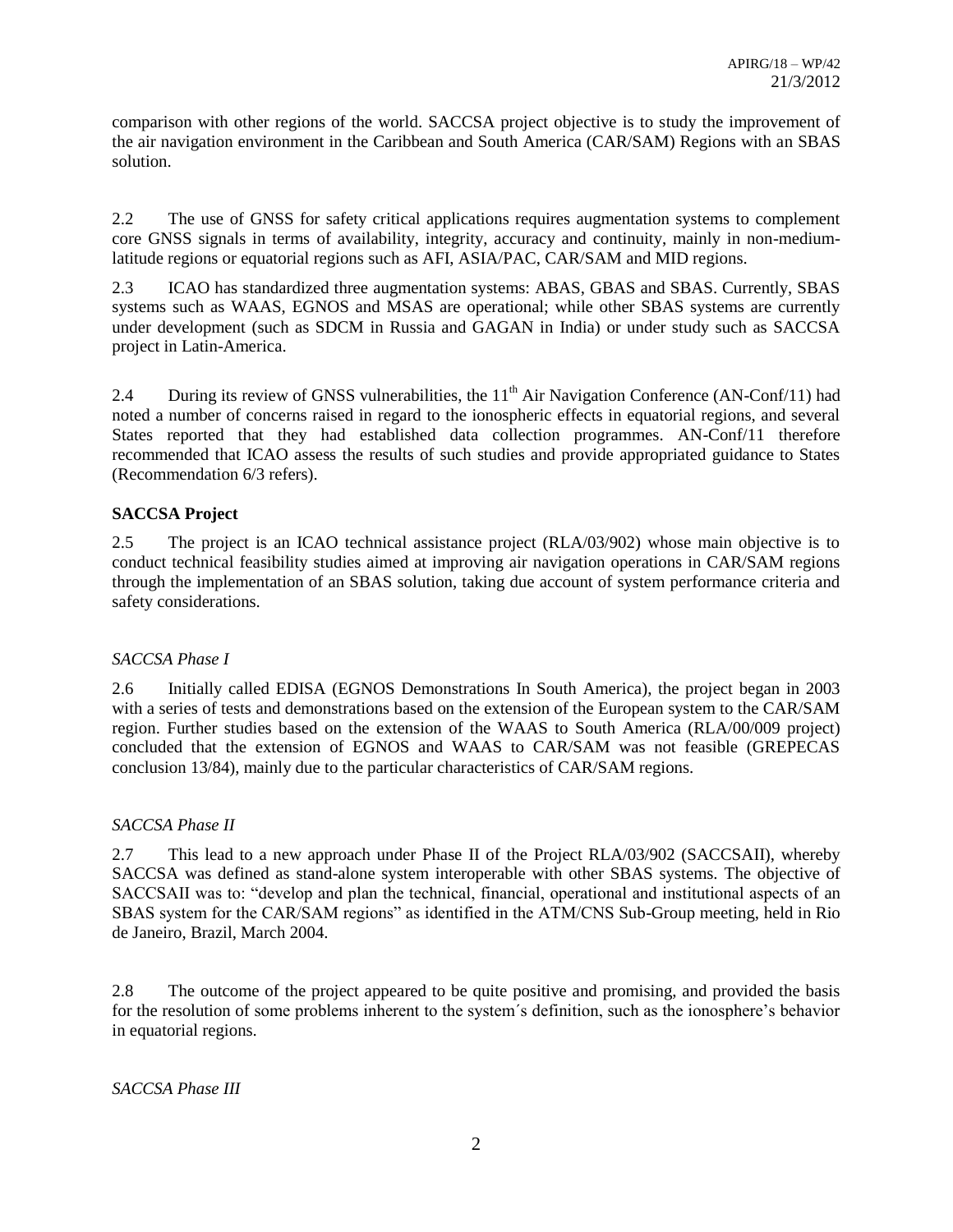2.9 Due to the special conditions in the CAR/SAM regions, the high cost of SBAS system and the difficulties linked to the system´s development, it was decided to launch a third phase of the project to complete the previous studies. SACCSA third phase is currently running and it is expected to finish during 2012.

2.10 Phase III of RLA/03/902 – SACCSA Project will conclude the studies started in Phase II and determine the technical and financial feasibility of a stand-alone SBAS in CAR/SAM regions, including a central processing facility prototype and system validation and certification processes. This will enable GREPECAS and CAR/SAM States and International Organizations to make an informed decision with respect to SBAS development and implementation.

2.11 The SACCSAIII activities started in February 2010 and the duration of the project is 24 months. The SBAS signal in test mode was broadcast from 14 to 15 October 2010 for the first time over the CAR/SAM region during the Seventh Meeting of the Project Coordination Committee (RCC/7). Appendix to this paper provides detailed information on SACCSA trials.

# **3. ACTION BY THE MEETING**

- 3.1 The meeting is invited to:
	- a) Note the information provided in this paper on CAR/SAM experience; and
	- b) Request APIRG, through its relevant auxiliary bodies and the SAT Informal Group, to monitor SBAS developments in other ICAO regions in the equatorial band exposed to GNSS vulnerabilities such as CAR/SAM regions, for consideration as appropriate when developing/updating its strategy for a cost-effective implementation of GNSS in the AFI Region.

-------------------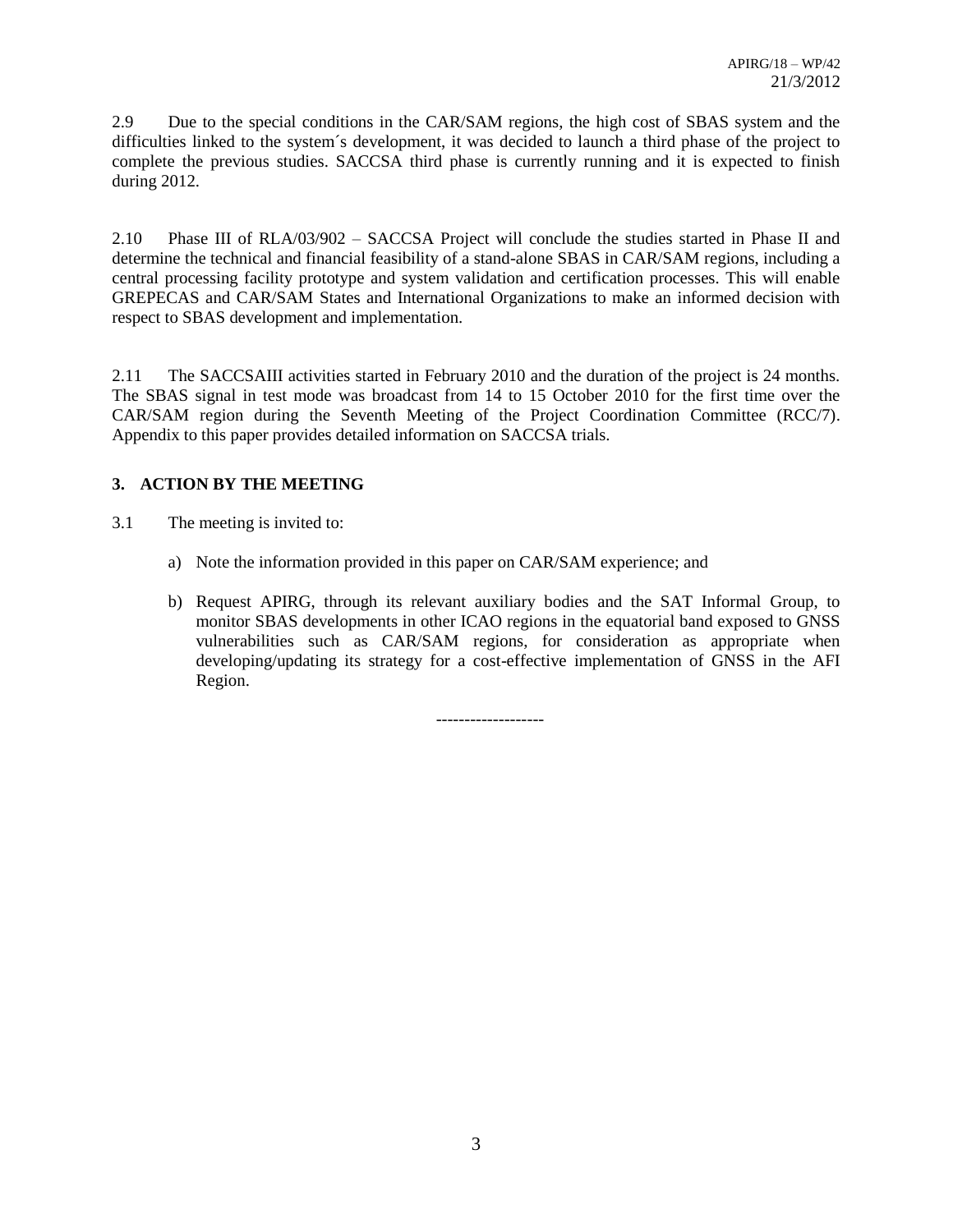# **Appendix**

#### **SBAS DEMONSTRATION:**

#### **FIRST SACCSA TEST SIGNAL BROADCAST IN CAR/SAM**

The demonstration of an SBAS test signal was presented to participants at the RCC/7 Meeting of the following States and International Organization: Argentina, Bolivia, Brazil, Colombia, Costa Rica, Guatemala, Panama, Spain, Venezuela, COCESNA, IFALPA and ICAO. The success of the demonstration was possible thanks to the collaboration between GMV and Inmarsat, which involved integrating their different technologies. GMV provided its new SBAS processing center, *magicSBAS* which accepts real-time data from any place in the world; while Inmarsat provided the Ground Uplink Station located in Fucino (Italy) and the space capacity – the navigation transponder on the Inmarsat-3F4 positioned over the Americas continent.

The purpose of the transmission was to complete the integration of *magicSBAS* with Inmarsat GEO payloads and to show that the performance of SBAS-SACCSA test signals is affordable with minimum infrastructure investments. The presented technology represents a fundamental asset for those entities considering the deployment of a SBAS in any region.



*magicSBAS web page: http://www.gmv.com/en/space/magicSBAS/index.html*

Inmarsat provided the space capacity for the demonstration. The navigation transponder on the Inmarsat-3F4 positioned over the Americas continent was used allowing broadcasting the SBAS messages (SARPS compliant) over the Latin-American region. Next figure shows the location of 3F4 Inmarsat GEO satellite used for the demonstration (Longitude 54ºW) and the Inmarsat communication station located in Fucino (Italy) and used for the uplink of the SBAS signal for the demonstration.

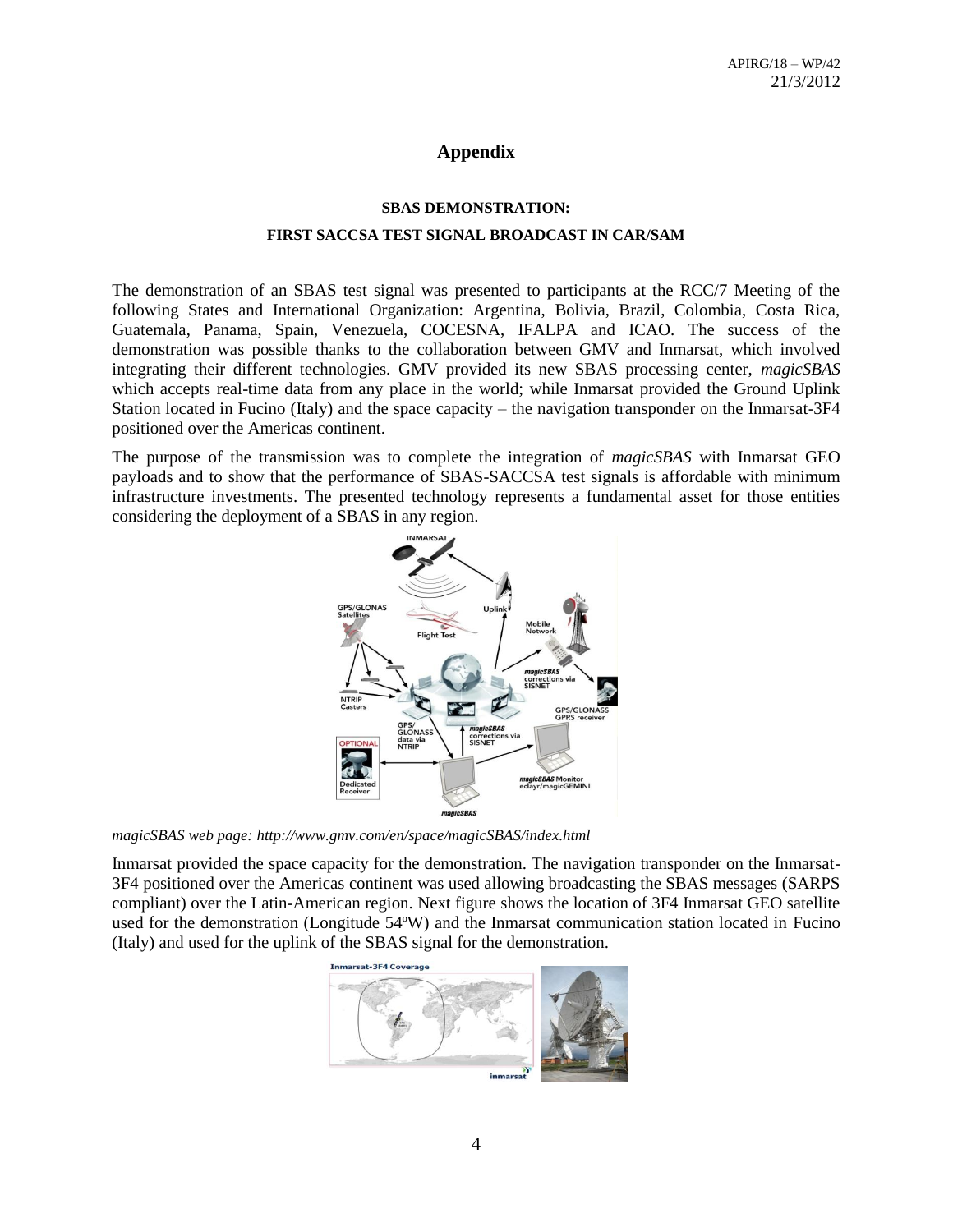### **Obtained Performances**

For the demonstration, a user receiver (GPS map 276C Garmin) was used to show in-situ the reception of the SBAS GEO test signal broadcast by the Inmarsat 3F4 satellite PRN 122. As commented previously, magicSBAS was used as the SBAS processing facility for the demonstration.

The GPS receiver was configured to process test SBAS signal (enabling Message type 0 receptions) and PRN 122 (Inmarsat GEO satellite, index 35 in Garmin receivers) was selected.

The GEO test signal was properly received in-situ by the Garmin receiver. For doing this, the participants in the meeting went up to the terrace roof of the building to check in-situ the signal reception. It could be seen that all the GPS satellites in view were monitored by the SBAS test signal broadcast by PRN 122 GEO satellite.



*Note: PRN 122 corresponds to Satellite Garmin internal index 35, as it can be seen in the previous figure.*

Detailed performances were analysed by using *magicGEMINI* tool connected through the Internet in real time to a NTRIP station and processing GPS data and SBAS messages provided by *magicSBAS*. The following figures present the worst and the best case real-time obtained performances during the demonstration in terms of APV-I availability (VAL=50m).



In both cases the test signal navigation performances are provided as measured from a receiver in Brazil:

- on the left, the APV-I availability measured as the probability of having a vertical and horizontal protection level greater than the vertical and horizontal alarm limit respectively (VAL=40m and  $HAL=50m)$
- on the right hand of the figure the region where APV-I requirements are met is shown (in terms of availability), and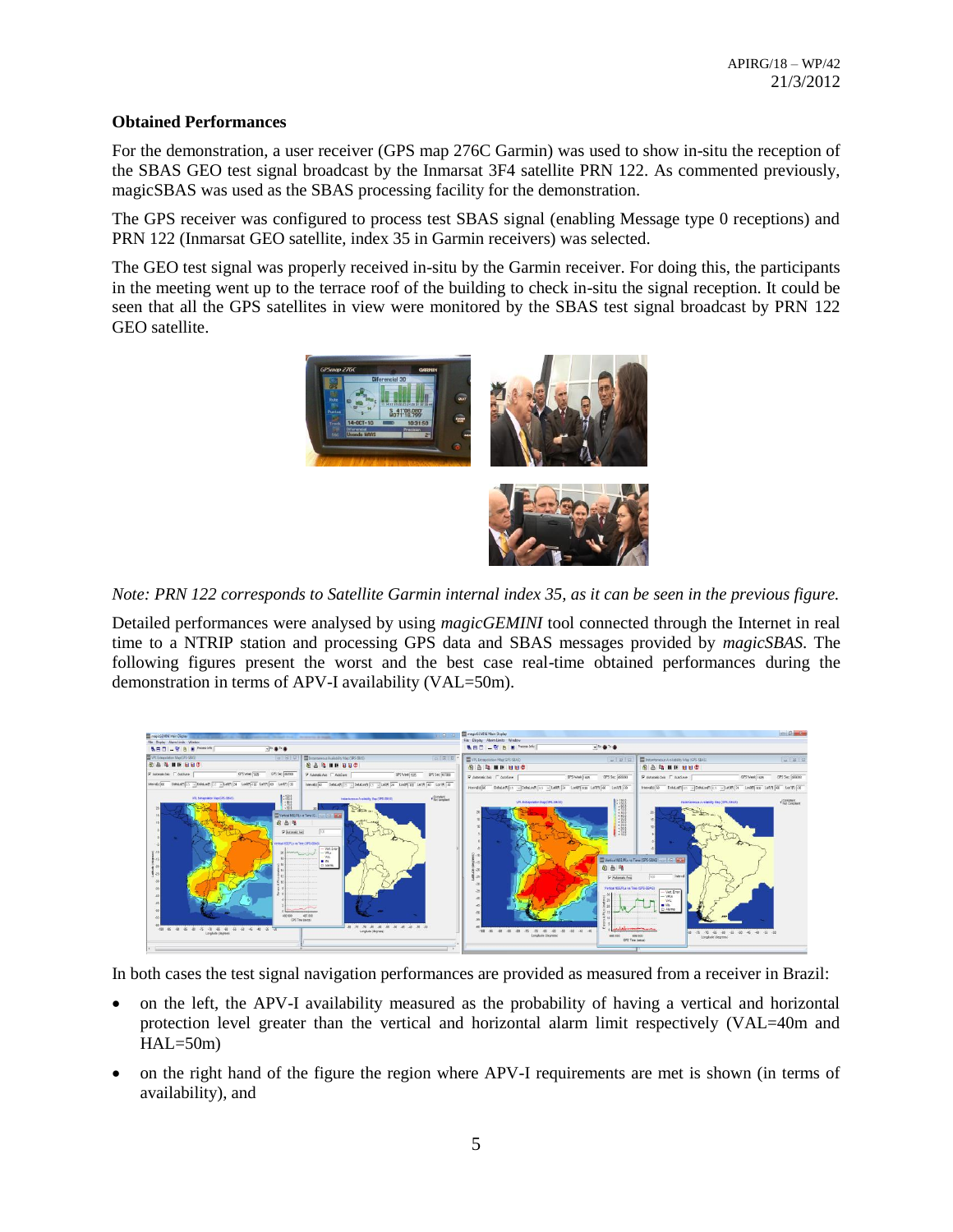in the middle the vertical protection level is compared with the vertical error to analyze the integrity.

Next figure shows the vertical protection level obtained with *magicGEMINI* tool, in the region in this case at 18:40 LT (Local Time)



# **SACCSA PRESENT AND FUTURE**

With respect to SACCSA project, the technical studies in SACCSAIII are now being finalized with very promising results. The project outcomes will be presented in the next Coordination Meeting (RCC 08), to be organized in the coming months.

From the technical analysis performed so far it is clear that the main critical problem for the SBAS feasibility is the behavior of the ionosphere in equatorial regions. The ionosphere imposes important limitations to GNSS. A great effort has been devoted to deeply study the problematic of GNSS on the equatorial region and to particularize the results to SBAS systems. From a general point of view, the main strategy was first to analyze the problematic, understand the current situation of the CAR/SAM regions, their needs, the environment (not only from a technical point of view), and then to identify potential solutions that could provide valuable benefits. The solutions were proposed with an innovative and openminded vision and seeing the problem from a different perspective that the one applied in other SBAS systems in the world, in other words from a user-oriented perspective

Next figure, obtained in SACCSA project, represents the worldwide maximum ionosphere values (in TECUs) for the previous solar cycle (3 days per month during 12 years). It is a good figure to understand easily the problematic and to map it to a specific region. As a general conclusion and from a qualitative point of view:

- Regions marked in white and red are clear equatorial ionospheric regions. GNSS systems (SBAS and GBAS) designed for medium latitudes will have important limitations. Adaptation to the ionosphere in equatorial regions is mandatory and technical feasibility will depend on that adaptation.
- Regions labeled in orange and yellow could have problems in high solar activity periods for GNSS systems (SBAS and GBAS)
- Regions marked in green and blue are considered medium latitudes regions and it is not expected to have limitations in GNSS systems (SBAS and GBAS) related to the ionosphere (except for iono *storms).*

*Note: Additionally, polar regions would be affected by scintillations and other local ionospheric effects.*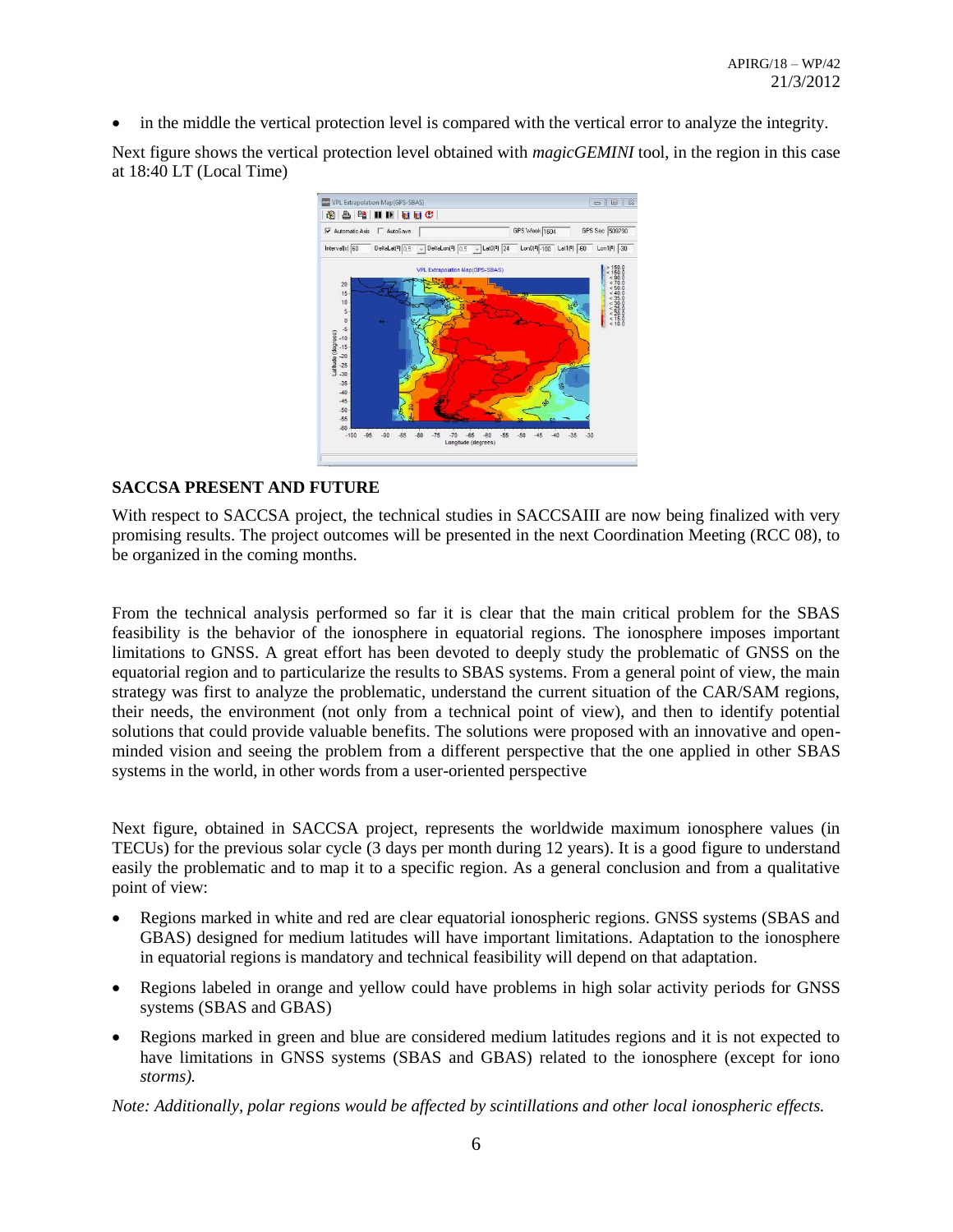

As it can be seen CAR/SAM regions are almost completely included in the iono equatorial region. The same occurs in India GAGAN SBAS program.

The strategy followed in the analysis is the following:

- First to study the ionosphere behavior of the main effects that affect GNSS (and in particular SBAS systems) from a scientific point of view. For doing this, regional real data were analyzed during an entire solar cycle (more than 10 years of data) and statistics were computed mainly to characterize the equatorial anomaly (temporal and spatial), depletions and scintillations, as well as the mapping to MOPS standards.
- Once the iono was statistically characterized we analyzed the impact on SBAS systems. For doing this we used a simulation platform fed with ionospheric scenarios based on real ionospheric data characterized according to nominal ionospheric case and a worst-case ionospheric case (based on the previous iono solar cycle). With these data the *magicSBAS* was run for both scenarios and the performances obtained were analyzed. It is important to clarify that it was necessary to adapt the ionospheric algorithms to the region because with medium latitude SBAS iono algorithms the technical requirements (objective APV-I) were not met.
- Additionally, an extrapolation of the results at system and user level was performed in order to analyze the technical feasibility of a SBAS solution, taking into account all the analyses performed.

Once the technical limitations were analyzed a great effort was devoted to understand the situation on CAR/SAM regions and their needs. Different solutions, from a user oriented perspective, are proposed to improve the air navigation and obtain the major benefits in the CAR/SAM Regions. These proposed solutions are identified for the areas with limited performances as a contingency element for high solar activity periods.

More information will be available after RCC SACCSA meeting where all the project results will be presented to the SACCSA member states.